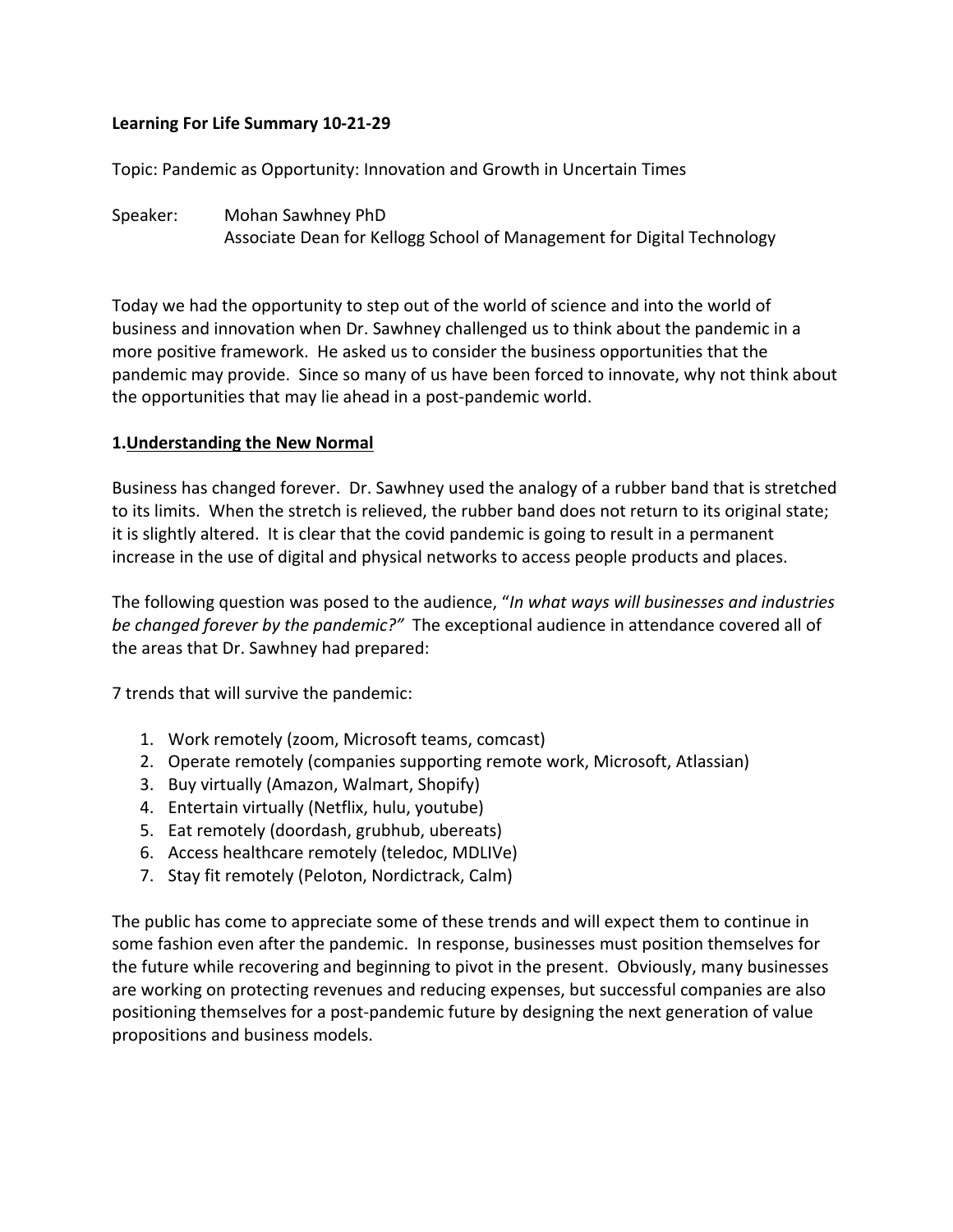Dr. Sawhney referred to a continuum of:

#### *Recover*  $\rightarrow$  *Respond.*  $\rightarrow$  *Redesign*  $\rightarrow$  *Reimagine*

He illustrated this continuum by describing his own teaching approach at Kellogg. Initially when the pandemic struck, all classroom teaching had to *recover and respond,* and he had to pivot to a hybrid teaching modality of both in-person and virtual teaching. The opportunity for *redesign* of a traditional education model to a more effective model presented itself with a move to "flipped" classrooms. Here the student watches the content in advance virtually, and then comes to class with a teacher who can ask them to apply what they have learned. He is *reimagining* his teaching model in both design and scale--thinking about the opportunities to expand the technology and reach of his classes. He is even considering a holographic faculty member at the front of the class! One can see the significant revenue opportunities.

#### **2. Innovating Value Propositions (**how are companies adapting, and becoming more resilient)

In order to adapt, companies must consider the following:

**Pivoting the product:** They must create new products and services that leverage their assets and capabilities and will serve the evolving needs of their customers. An example is the company RipShot© which originally developed single shot tamper-proof alcoholic drinks to serve in bars. When bars were shutting down, they pivoted their business model utilizing the same ingredient (alcohol) and factories to develop single serve hand sanitizer products.

**Pivoting the customer:** Companies must find new customers who have similar needs but different approaches to buying and using a product. Example: When Kellog's executive education program closed because of the pandemic, an opportunity to target individuals who want to take advantage of the pandemic and more time on their hands to learn presented itself. Dr. Sawhney launched several courses in digital marketing, product strategy and Artificial Intelligence for business transformation with gross revenues of nearly 18 million dollars.

**Pivoting the Channel:** Companies must adapt when customers can no longer access their products.

Example: In India, most people pre-pay their phone service and add data or recharge their phones in a retail store utilizing the services provided by Jio©. When people could not go to retail stores, Jio was shut down, but soon developed a new channel, Jio Associates. The company activated 1.2 million microentrepreneurs who are now acting as sales agents. They changed their distribution channel from retail stores, to these "associates" located in the neighborhoods and buildings of their customers.

**Pivoting the Job to be Done.** A company whose existing job to be done is no longer relevant or feasible must focus on a new "job" to be successful. Example: The largest movie theater chain in Mexico is called Cinepolis©. Food and beverage sales represented the majority of their revenue. After the COVID shut down they had to be creative to come up with a new business